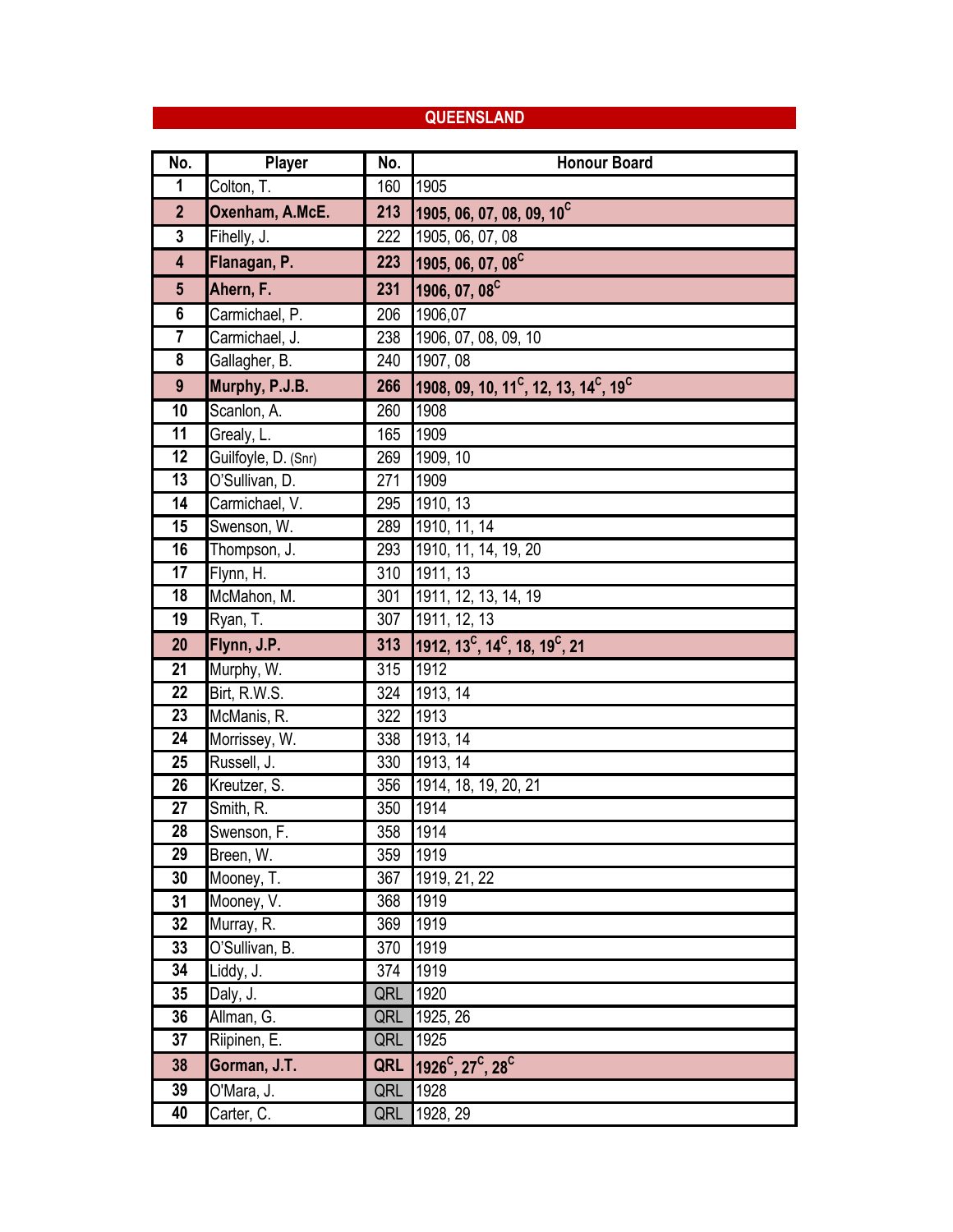| No.             | <b>Player</b>    | No.              | <b>Honour Board</b>   |
|-----------------|------------------|------------------|-----------------------|
| 41              | Holohan, T.      |                  | 1928                  |
| 42              | McCormack, A.    |                  | 1928                  |
| $\overline{43}$ | Twomey, J.       |                  | 1928                  |
| 44              | Arnell, L.       | 407              | 1930, 31              |
| 45              | Banks, P.        | 408              | 1930, 31, 32          |
| 46              | Casey, T.        | 412              | 1930, 31              |
| $\overline{47}$ | Mott, E.         | 419              | 1930, 31, 32, 33, 34  |
| 48              | England, C.      | 421              | 1930                  |
| 49              | Woodward, V.     | 424              | 1930                  |
| 50              | Arnell, F. (Snr) | 436              | 1931, 32, 33, 34      |
| 51              | Hamalainen, H.   | 388              | 1932                  |
| 52              | McCarthy, C.     | 453              | 1933                  |
| 53              | Dore, V.         | 457              | 1933, 34              |
| 54              | Sammon, F.       | 458              | 1933, 34              |
| 55              | Costello, J.     | 460              | 1933, 39, 40          |
| 56              | French, J.       | 476              | 1935, 36              |
| 57              | Bowers, J.       | 483              | 1936                  |
| $\overline{58}$ | Stewart, R.      | 488              | 1936, 37              |
| 59              | Bowers, H.       | 491              | 1936                  |
| 60              | Brown, T.        | 492              | 1936                  |
| 61              | Howard, J.       | 499              | 1937, 38              |
| 62              | O'Shea, J.       | 504              | 1937                  |
| 63              | Walker, L.       | 503              | 1938, 39, 40          |
| 64              | McNamara, C.     | $\overline{511}$ | 1938                  |
| 65              | Comerford, J.    | 521              | 1939, 40              |
| 66              | Vogel, A.        | 524              | 1939                  |
| 67              | McNeill, T.      | 525              | 1939, 40              |
| 68              | Keim, J.         | 533              | 1939, 41              |
| 69              | Ivers, S.        |                  | 1940                  |
| 70              | Bourke, K.       | 527              | 1941, 47, 48          |
| 71              | Desmond, K.      | 528              | 1941                  |
| 72              | Sheehan, J.      | 536              | 1941                  |
| 73              | Carmody, F.      |                  | 1945                  |
| 74              | Kennedy, K.      | 542              | 1945, $\overline{46}$ |
| 75              | Maloney, W.      | 575              | 1945, 48              |
| 76              | O'Connell, B.P.  | 545              | 1945, 46 <sup>C</sup> |
| 77              | Carroll, T.      | 557              | 1946                  |
| 78              | Hodda, K.        | 550              | 1946, 47              |
| 79              | McMaster, R.     | 553              | 1946, 47              |
| 80              | Rutkin, K.       | 554              | 1946                  |
| 81              | Fogarty, J.      | 562              | 1947, 48, 49          |
| 82              | Harvey, P.       | 563              | 1947, 48, 49, 50      |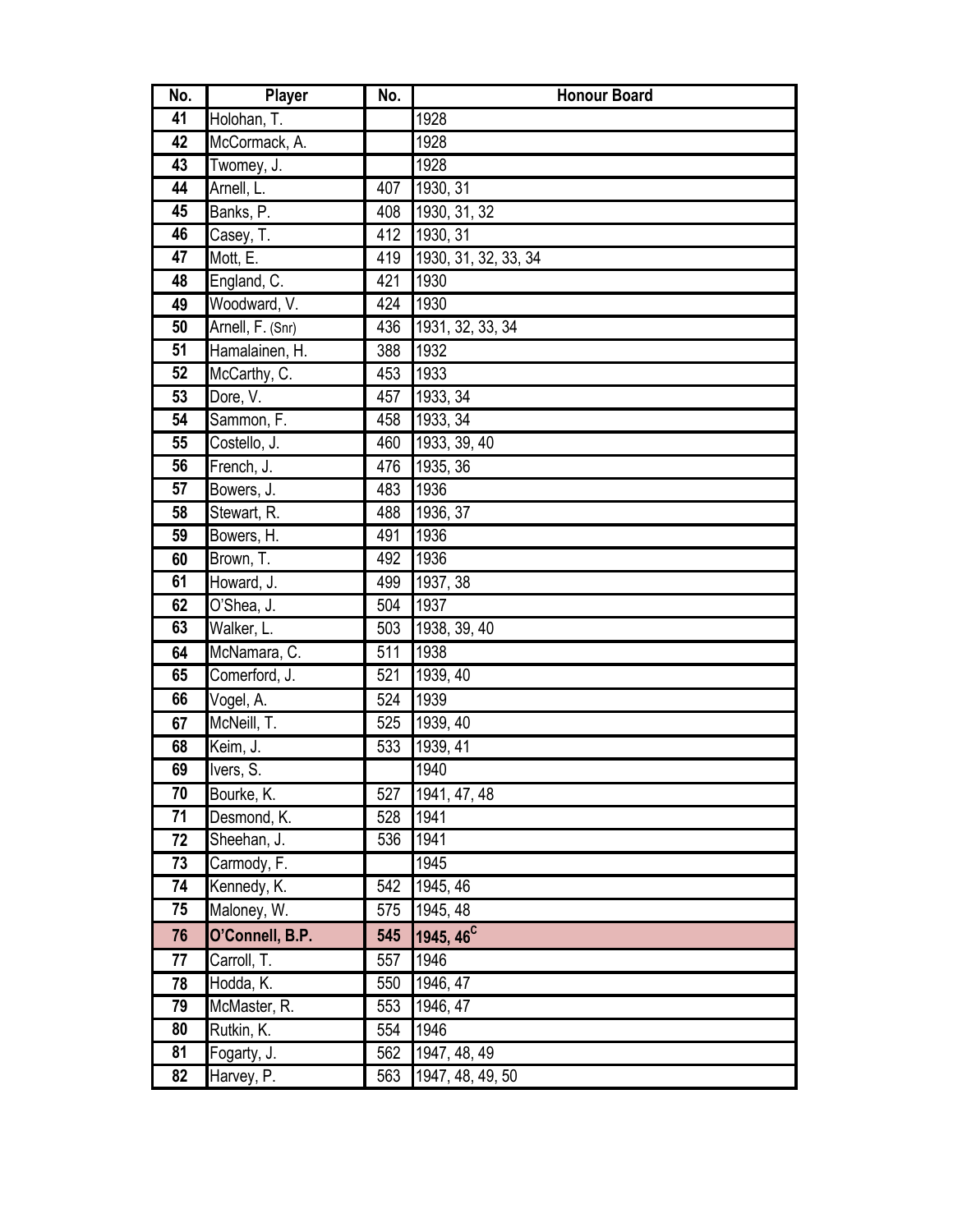| No.              | Player              | No.             | <b>Honour Board</b>                                 |
|------------------|---------------------|-----------------|-----------------------------------------------------|
| 83               | Johnson, E.         |                 | 1947                                                |
| 84               | Bourke, J.          |                 | 1948                                                |
| 85               | Ludwig, T.          |                 | 1948                                                |
| 86               | Maccheroni, K.      | 586             | 1948, 49, 50, 51, 52                                |
| 87               | Clancy, H.          | 590             | 1948, 50, 51                                        |
| 88               | Patane, J.          | 602             | 1949, 50                                            |
| 89               | Spillane, K.        | 601             | 1949                                                |
| 90               | Guilfoyle, D. (Jnr) | 605             | 1950                                                |
| $\overline{91}$  | Maccheroni, T.      | 607             | 1950                                                |
| 92               | Brusasco, I.        | 609             | 1950, 51                                            |
| 93               | Smith, S.           | 621             | 1951                                                |
| 94               | Buchanan, J.        | 622             | 1951                                                |
| 95               | Forbes, C.          | 625             | 1952, 53, 54, 56                                    |
| 96               | Heenan, P.          | $\overline{62}$ | 1952, 53                                            |
| 97               | Sweeney, T.         | 630             | 1952, 53, 54                                        |
| 98               | Corcoran, T.        | 632             | 1952, 53                                            |
| 99               | Deignan, B.         | 643             | 1953, 54                                            |
| 100              | Aplet, A.           | 647             | 1953                                                |
| 101              | Smith, J.           | 652             | 1953, 54                                            |
| 102              | Swepson, P.         | 653             | 1953, 54                                            |
| 103              | Connor, D.M.        | 655             | 1954, 55, 56 <sup>C</sup> , 57, 58, 59 <sup>C</sup> |
| 104              | Ryan, K.            | 658             | 1954, 55, 56, 57, 58, 59                            |
| 105              | Ellis, J.           | 649             | 1954, 55                                            |
| 106              | Forbes, L.          | 669             | 1955, 56, 57, 58, 59, 60                            |
| 107              | Chambers, B.        |                 | 1955                                                |
| 108              | Connors, P.         |                 | 1955                                                |
| 109              | Traill, G           |                 | 1955                                                |
| 110              | Clarke, J.          | 671             | 1956, 59                                            |
| $\overline{111}$ | Sweeney, P.         | 673             | 1956                                                |
| 112              | Hogan V.            | 688             | 1957, 58                                            |
| $\overline{113}$ | Flynn, J.           | 693             | 1958, 59                                            |
| 114              | Roberts, H.F.       | 695             | $1958^{\circ}$ , 59, 61 <sup>c</sup> , 63           |
| 115              | Cleary, J.          | 696             | 1958, 59                                            |
| 116              | Deveries, G.        |                 | 1958                                                |
| 117              | Fitzpatrick, K.     | 706             | 1959                                                |
| 118              | Lusk, K.            | 713             | 1960                                                |
| 119              | McCarthy, D.        | 714             | 1960                                                |
| 120              | Cullinan, M.        | 718             | 1960                                                |
| 121              | Knapp, P.           | 731             | 1961                                                |
| 122              | Stevens, P.         | 732             | 1961, 62, 65                                        |
| 123              | Laracy, R.          |                 | 1961                                                |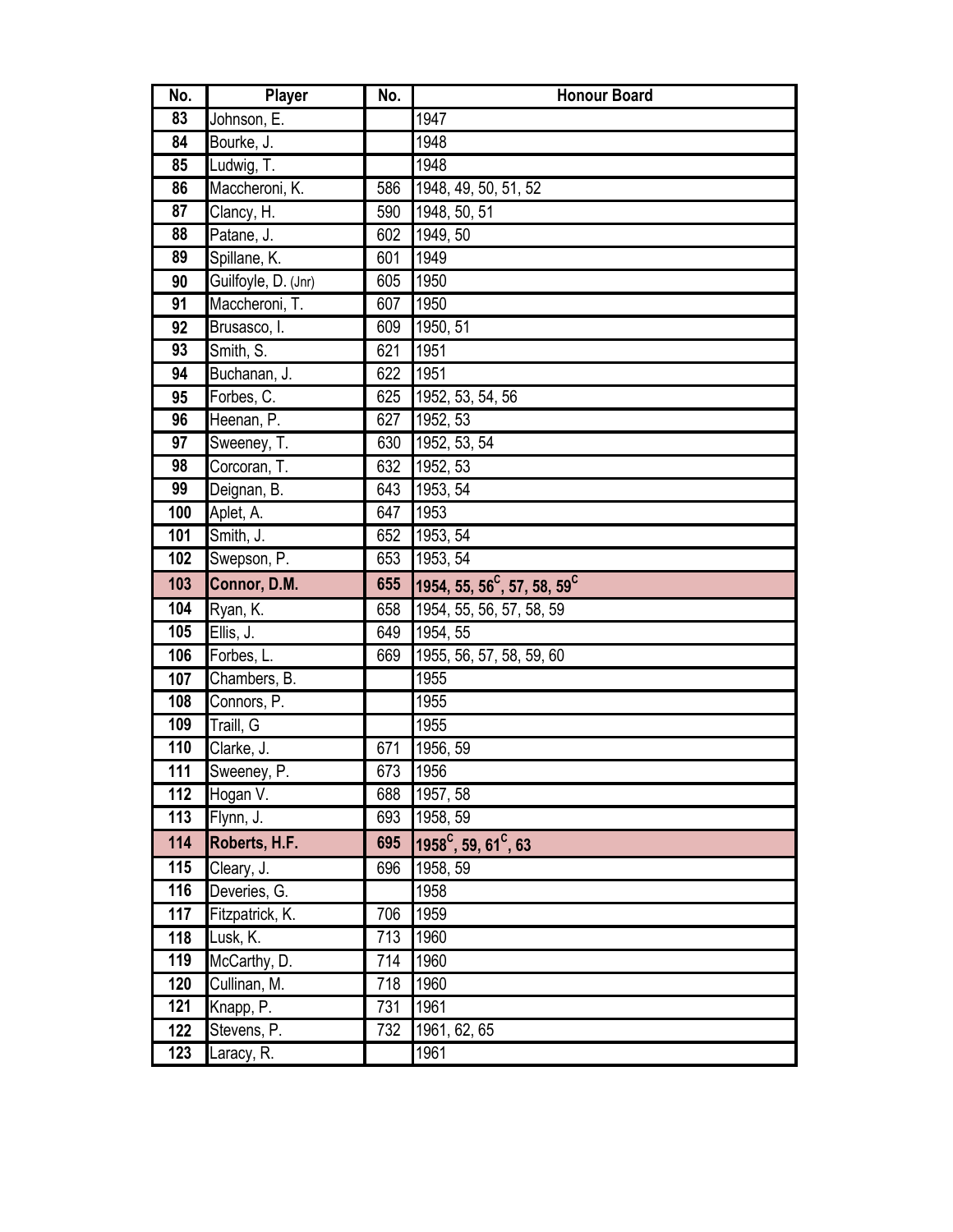| No. | Player           | No. | <b>Honour Board</b>                                                                                 |
|-----|------------------|-----|-----------------------------------------------------------------------------------------------------|
| 124 | O'Neill, D.J.    | 749 | 1962, 63, 64 <sup>c</sup> , 65 <sup>c</sup> , 66                                                    |
| 125 | Hose, A.         | 758 | 1963, 64                                                                                            |
| 126 | Arnell, F. (Jnr) | 769 | 1963                                                                                                |
| 127 | Honan, R.        | 771 | 1963, 64, 65, 66                                                                                    |
| 128 | Suggars, W.      |     | 1963                                                                                                |
| 129 | Purcell, M.      | 784 | 1965, 66, 67                                                                                        |
| 130 | Murphy, J.       | 790 | 1965, 66                                                                                            |
| 131 | Ryan, D.         | 791 | 1965, 66                                                                                            |
| 132 | Barry, M.J.      | 794 | 1966, 67, 68 <sup>C</sup> , 69, 70, 71                                                              |
| 133 | Honan, B.D.      | 795 | 1966, 67 <sup>C</sup> , 68, 69, 70, 71 <sup>C</sup>                                                 |
| 134 | Bolawaqatabu, E. | 802 | 1967, 68                                                                                            |
| 135 | Costello, J.     | 803 | 1967                                                                                                |
| 136 | Shanahan, T.     | 805 | 1967                                                                                                |
| 137 | Pope, A.M.       | 810 | 1967, 68, 69, 70 <sup>c</sup> , 71                                                                  |
| 138 | Dunsdon, J.      | 766 | 1967, 68                                                                                            |
| 139 | Reilly, P.       | 814 | 1968, 69                                                                                            |
| 140 | Sullivan, S.     | 815 | 1968, 69                                                                                            |
| 141 | Kelleher, R.J.   | 820 | 1968, 69, 70 <sup>C</sup> , 71                                                                      |
| 142 | L'Estrange, R.D. | 821 | 1968, 70, 71 <sup>c</sup> , 72, 73, 74, 75                                                          |
| 143 | Allan, E.        | 822 | 1968                                                                                                |
| 144 | Andrews, W.      | 824 | 1969, 70, 72, 75                                                                                    |
| 145 | Moore, P.        | 826 | 1969, 70                                                                                            |
| 146 | McLean, J.       | 830 | 1969, 70, 71, 72, 73, 74                                                                            |
| 147 | White, B.        | 931 | 1969                                                                                                |
| 148 | Dunworth, D.     | 833 | 1969, 70, 71, 72, 73, 74, 75, 76                                                                    |
| 149 | Flynn, M.        | 834 | 1969, 70, 71, 72, 74, 75, 76, 78                                                                    |
| 150 | Freney, M.       | 837 | 1970, 71, 72, 73, 74, 75                                                                            |
| 151 | Lewis, P.        | 839 | 1970                                                                                                |
| 152 | Price, R.        | 840 | 1970, 71, 72, 74                                                                                    |
| 153 | Fleming, P.      |     | 1972                                                                                                |
| 154 | Handy, C.        | 859 | 1972, 73, 74, 75, 76, 77, 78, 79, 80                                                                |
| 155 | O'Reilly, J.     | 869 | 1972                                                                                                |
| 156 | Cocks, M.R.      | 872 | $1973^{\circ}$ , 74 <sup>c</sup> , 75 <sup>c</sup>                                                  |
| 157 | Shaw, A.A.       | 874 | 1973, 74, 75, 76, 77, 78, 79, 80 <sup>c</sup> , 81 <sup>c</sup> , 82 <sup>c</sup> , 83 <sup>c</sup> |
| 158 | McLean, P.E.     | 875 | 1973, 74, 75, 76, 77 <sup>C</sup> , 78, 79, 80 <sup>C</sup> , 81, 82                                |
| 159 | White, G.        | 881 | 1974, 75                                                                                            |
| 160 | Rickett, H.      | 882 | 1974                                                                                                |
| 161 | Andersen, M.     | 883 | 1974                                                                                                |
| 162 | Logan, D.        | 884 | 1974, 75, 76                                                                                        |
| 163 | Dunsdon, R.      |     | 1974                                                                                                |
| 164 | Howell, B.       |     | 1974                                                                                                |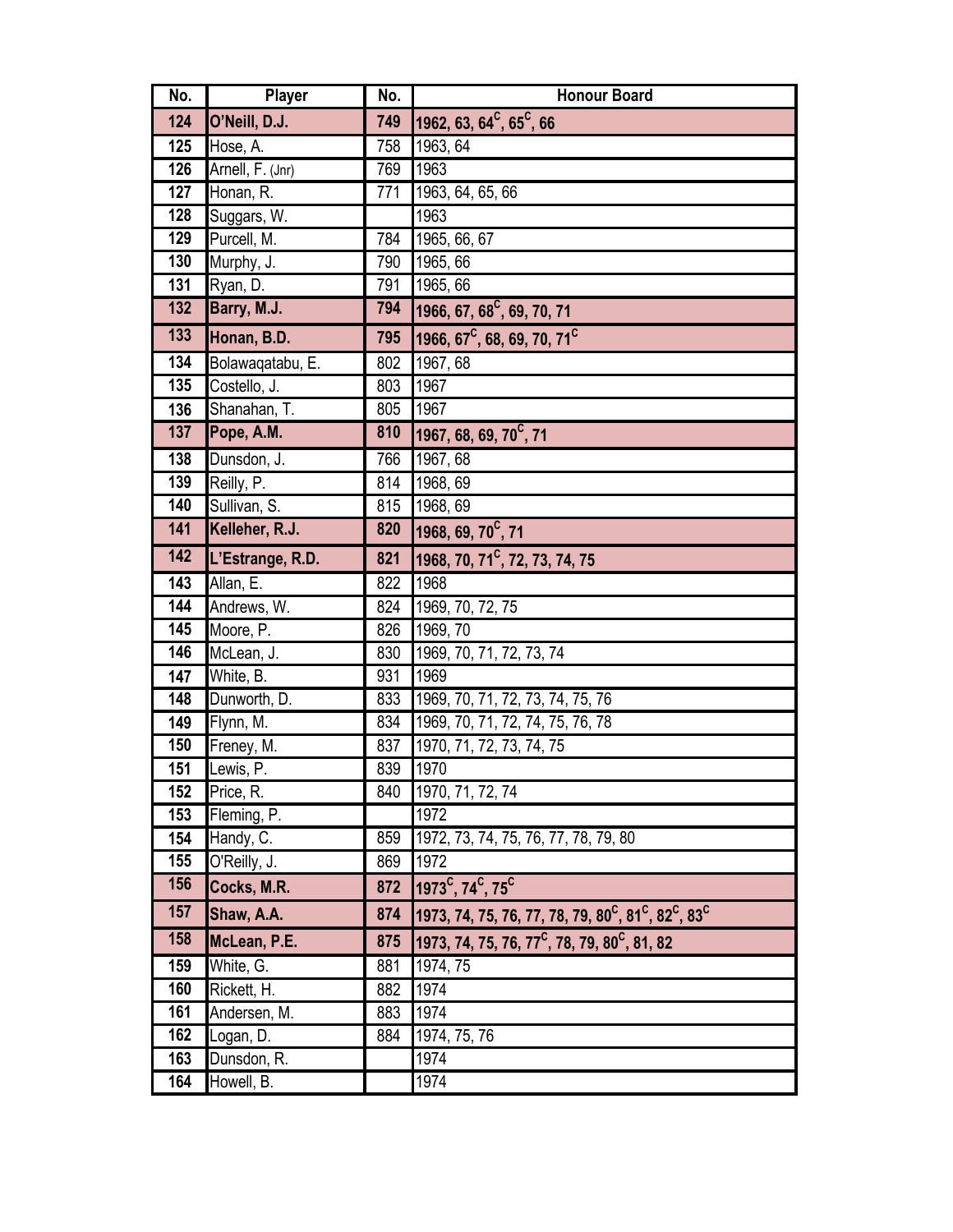| No.   | Player               | No.       | <b>Honour Board</b>                                                                                                      |
|-------|----------------------|-----------|--------------------------------------------------------------------------------------------------------------------------|
| 165   | Twist, P.            |           | 1974                                                                                                                     |
| 166   | Hall, D.             | 890       | 1975, 76                                                                                                                 |
| 167   | Leal, B.             | 892       | 1975, 76                                                                                                                 |
| 168   | Moon, B.             | 912       | 1978, 79, 80, 81, 82, 83, 84                                                                                             |
| 169   | D'Arcy, T.           | 918       | 1978, 79, 80, 81, 82                                                                                                     |
| 170   | Costello, P.         | 928       | 1980, 81, 83, 84                                                                                                         |
| $171$ | McBain, M.I.         | 929       | 1980, 81, 82, 83, 84, 86, 87, 88, 89 <sup>c</sup> , 90                                                                   |
| 172   | Nightingale, S.      | 931       | 1980, 82, 83, 85, 86, 88                                                                                                 |
| 173   | Hanley, R.           | 933       | 1981, 82, 83, 84, 85, 86, 87                                                                                             |
| 174   | Burke, G.            | 941       | 1982                                                                                                                     |
| 175   | Nightingale, M.      | 942       | 1982                                                                                                                     |
| 176   | Lavin, P.            | 947       | 1983                                                                                                                     |
| 177   | Crank, M.            | 949       | 1983, 84, 85, 86, 90                                                                                                     |
| 178   | Tighe, D.            | 954       | 1983                                                                                                                     |
| 179   | Frawley, D.          | 963       | 1985, 86                                                                                                                 |
| 180   | Grigg, P.            | 917       | 1985, 86, 87, 88, 89                                                                                                     |
| 181   | Mills, P.            | 971       | 1985, 86, 87, 88                                                                                                         |
| 182   | McCall, R.J.         | 976       | 1986, 87, 88, 89, 90, 91, 92 <sup>c</sup> , 93 <sup>c</sup> , 94 <sup>c</sup> , 95 <sup>c</sup> , 96                     |
| 183   | Dodson, T.           | 978       | 1986, 90                                                                                                                 |
| 184   | Partridge, S.        | 980       | 1987                                                                                                                     |
| 185   | Maguire, D.          |           | 1005 1989, 90, 91, 92                                                                                                    |
| 186   | Ryan, M.             |           | 1009 1990, 91, 92, 93, 94, 95, 96                                                                                        |
| 187   | Eales, J.A.          |           | 1012 1990, 91, 92, 94, 95, 96, 97 <sup>c</sup> , 98 <sup>c</sup> , 99 <sup>c</sup> , 2000 <sup>c</sup> , 01 <sup>c</sup> |
| 188   | Skeggs, A.           | 1028 1991 |                                                                                                                          |
| 189   | Tabua Tamanivalu, I. |           | 1032 1993, 94, 95, 96                                                                                                    |
| 190   | Holt, M.             | 1035      | 1993                                                                                                                     |
| 191   | Panoho, G.           |           | 1036 1993, 94, 95, 96, 97, 98, 99, 2000, 01, 02, 03                                                                      |
| 192   | Jeffries, K.         | 1043 1993 |                                                                                                                          |
| 193   | Cannon, B.           |           | 1045 1996, 97, 98                                                                                                        |
| 194   | Daly, A.             | 1064      | 1996                                                                                                                     |
| 195   | Flatley, E.J.        | 1065      | 1996, 97, 98, 99, 2000, 01, 02, 03, 04 <sup>c</sup> , 05 <sup>c</sup> , 06                                               |
| 196   | Bari, M.             | 1068      | 1996                                                                                                                     |
| 197   | Carne, W.            | 1073      | 1997                                                                                                                     |
| 198   | Watkins, J.          | 1077      | 1997, 98, 99                                                                                                             |
| 199   | Coombe, A.           | 1078      | 1997                                                                                                                     |
| 200   | Harley, A.           | 1080      | 1997                                                                                                                     |
| 201   | Grant, L.            | 1081      | 1997                                                                                                                     |
| 202   | Spooner, N.          | 1099      | 1999                                                                                                                     |
| 203   | Cordingley, S.J.     | 1100      | 1999, 2000, 06, 07, 08 <sup>C</sup>                                                                                      |
| 204   | Hardman, S.P.        | 1102      | 1999, 2000, 01, 02, 03, 04, 05, 06, 07, 08, 09 <sup>C</sup> , 10                                                         |
| 205   | Fava, S.             | 1113      | 2000, 01                                                                                                                 |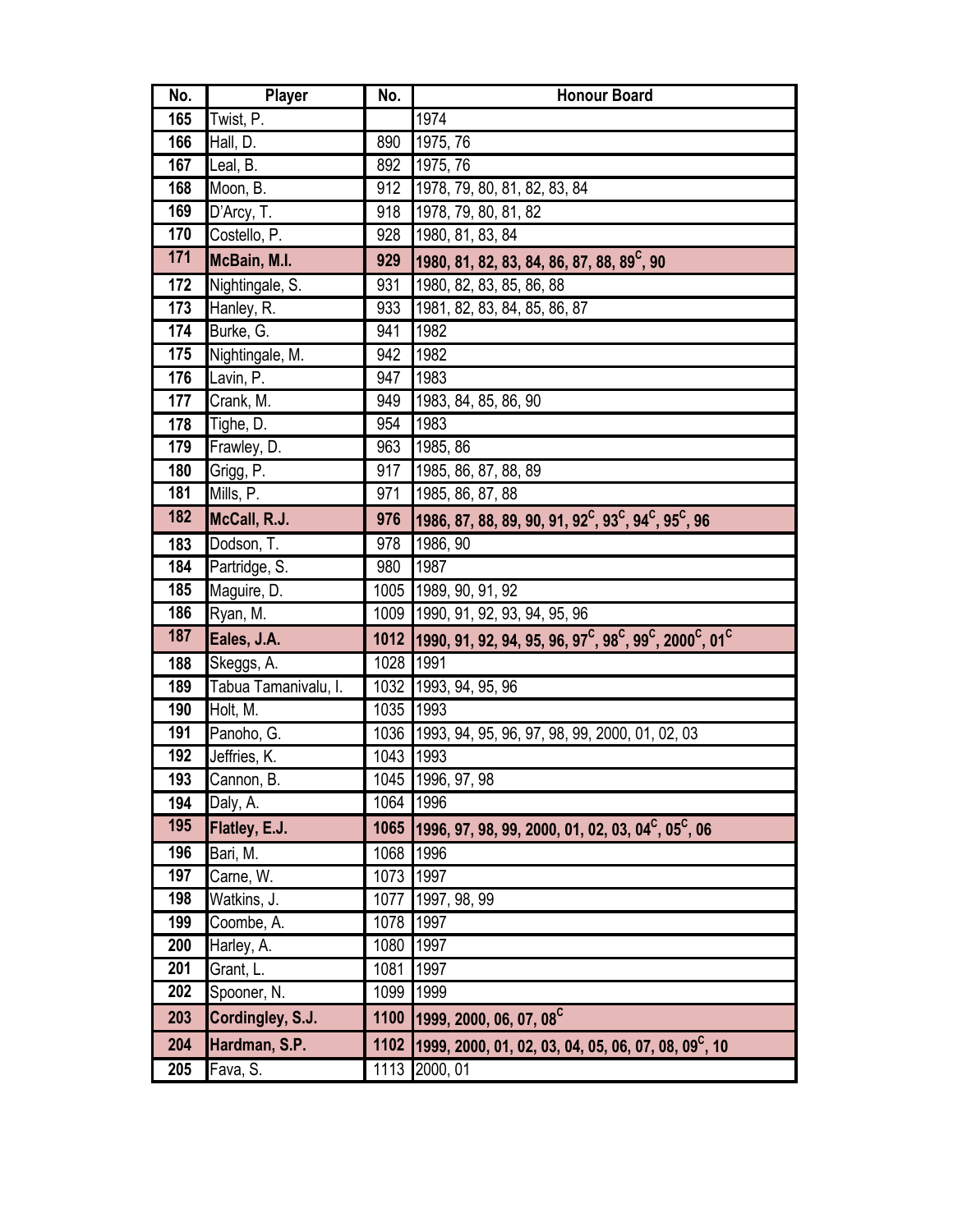| No.              | Player               | No.       | <b>Honour Board</b>                                              |
|------------------|----------------------|-----------|------------------------------------------------------------------|
| 206              | Croft, D.N.          | 1123      | 2000, 01, 02, 03, 04, 05, 06 <sup>c</sup> , 07 <sup>c</sup> , 08 |
| 207              | Daruda, S.           | 1174 2005 |                                                                  |
| 208              | Collis, D.           | 1179      | 2005                                                             |
| 209              | Sauer, A.            | 1180      | 2005, 06, 09                                                     |
| 210              | Satui, S.            | 1193 2006 |                                                                  |
| $\overline{211}$ | McKibbin, B.         | 1232 2009 |                                                                  |
| 212              | Shaw, A.G.           |           | 1234 2009, 10                                                    |
| $\overline{213}$ | Chambers, W.         | 1237      | 2010, 11                                                         |
| 214              | Shipperley, D.P.     | 1250      | 2011, 12, 13, 14                                                 |
| $\overline{215}$ | Murphy, D.E.         |           | 1254 2011, 12                                                    |
| $\overline{216}$ | Rapana, J.           | 1257      | 2012                                                             |
| 217              | Greene, S.           | 1291      | 2015, 16                                                         |
| 218              | O'Connor, J.D.       | 1283      | 2015, 20, 21 <sup>C</sup>                                        |
| 219              | Hunt, K.             | 1275      | 2015                                                             |
| 220              | Mafi, M.             | 1300      | 2016                                                             |
| $\overline{221}$ | Lealaiauloto-Tui, L. | 1301      | 2016                                                             |
| $\overline{222}$ | Talakai, S.          | 1277      | 2016, 17                                                         |
| 223              | Tupou, T.            | 1305      | 2016, 17, 18, 19, 20, 21                                         |
| 224              | Smith, G.B.          | 1307      | 2017, 18                                                         |
| 225              | Hoopert, H.          |           | 1330 2018, 19, 20, 21                                            |
| 226              | McReight, F.         |           | 1338 2019, 20, 21                                                |
| 227              | Toua, A.             | 1245      | 2019                                                             |
| 228              | Wileman, S.          | 1341      | 2019                                                             |
| 229              | Stewart, H.          |           | 1315 2020, 21                                                    |
| 230              | Wilson, H.           | 1345      | 2020, 21                                                         |
| 231              | Flook, J.            | 1352      | 2020                                                             |
| 232              | Smith, R.N.          | 1357      | 2021                                                             |
| 233              | Creighton, H.        | 1365      | 2021                                                             |
| 234              |                      |           |                                                                  |
| 235              |                      |           |                                                                  |

### **QUEENSLAND 7's (2016-Present)**

| No. | Player      | No. | <b>Honour Board</b> |
|-----|-------------|-----|---------------------|
|     | Bueta, N.   |     | 2016                |
| ŋ   | Skelton, J. |     | 2017                |
|     |             |     |                     |
|     |             |     |                     |
|     |             |     |                     |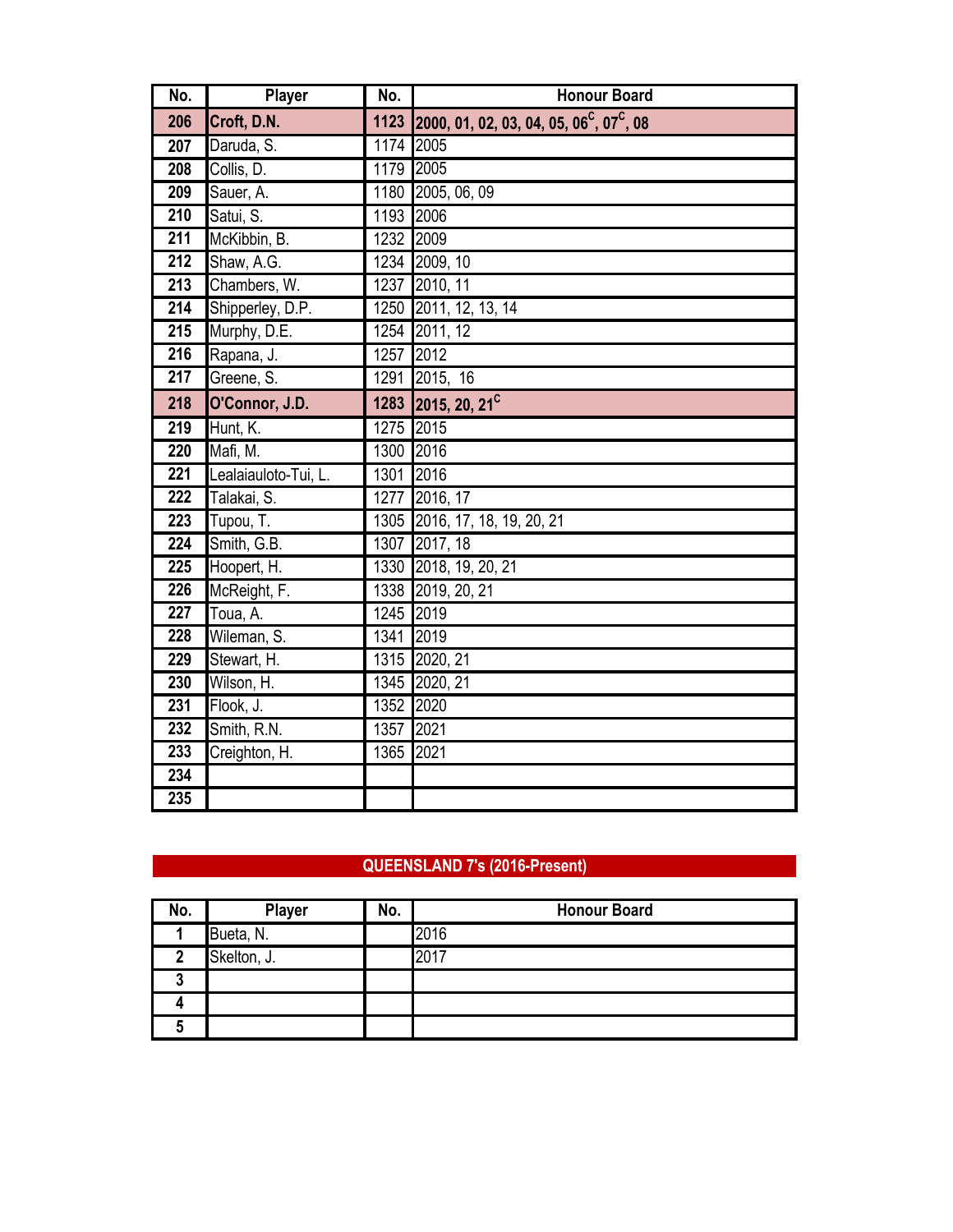### **QUEENSLAND SUBURBAN (1964-Present)**

| No.            | <b>Player</b>  | No. | <b>Honour Board</b> |
|----------------|----------------|-----|---------------------|
|                | Hoatson, K.    |     | 1996                |
| $\overline{2}$ | Horton, T.     |     | 2002                |
| 3              | Harrington, D. |     | 2003                |
| 4              | Klinge, R.     |     | 2003                |
| 5              | Timmins, M.    |     | 2012                |
| 6              | DeWet, D.      |     | 2012                |
| 7              | Asprey, D.     |     | 2013                |
| 8              |                |     |                     |
| 9              |                |     |                     |
| 10             |                |     |                     |

## **QUEENSLAND WOMEN (1994-Present)**

| No.             | Player           | No. | <b>Honour Board</b>                                              |
|-----------------|------------------|-----|------------------------------------------------------------------|
| 1               | Jones, L.        |     | 1996                                                             |
| $\mathbf{2}$    | King, F.         |     | 1996, 97                                                         |
| $\overline{3}$  | Columbus, J.E.   |     | $1997^{\circ}$ , 98 $^{\circ}$ , 99 $^{\circ}$ , 2000 $^{\circ}$ |
| 4               | Collier, J.      |     | 1997                                                             |
| $5\phantom{.0}$ | Kairl, J.        |     | 1997, 98, 99, 2000                                               |
| $6\phantom{1}$  | Olive, C.        |     | 1997, 99                                                         |
| 7               | Patterson, A.    |     | 1997, 98, 99                                                     |
| 8               | Hart, B.A.       |     | 1998                                                             |
| 9               | McCallum, K.     |     | 1998                                                             |
| 10              | Nooteboom, V.    |     | 1998                                                             |
| 11              | Osborne, T.L.    |     | 1998, 99, 2000, 01                                               |
| $\overline{12}$ | Palaialii, P.U.  |     | 1998                                                             |
| $\overline{13}$ | Hall, T.         |     | 2000                                                             |
| 14              | Hoyle, T.        |     | 2000                                                             |
| 15              | Shaw, K.         |     | 2000                                                             |
| 16              | Stuart, K.       |     | 2000                                                             |
| 17              | Batibasaga, I.C. |     | 2006, 07, 08, 09, 10                                             |
| 18              | Finch, A.J.      |     | 2006                                                             |
| 19              | Stiffler, M.C.   |     | $2006^{\overline{C}}$                                            |
| 20              | Robson, A.K.     |     | 2008                                                             |
| $\overline{21}$ | Tavo, R.S.       |     | 2008, 09, 10                                                     |
| 22              | Blair, H.K.      |     | 2009, 10                                                         |
| 23              | Samoa, H.        |     | 2017                                                             |
| 24              | Filimoehala, T.  |     | 2018                                                             |
| 25              | Elisaia, A.      |     | 2020                                                             |